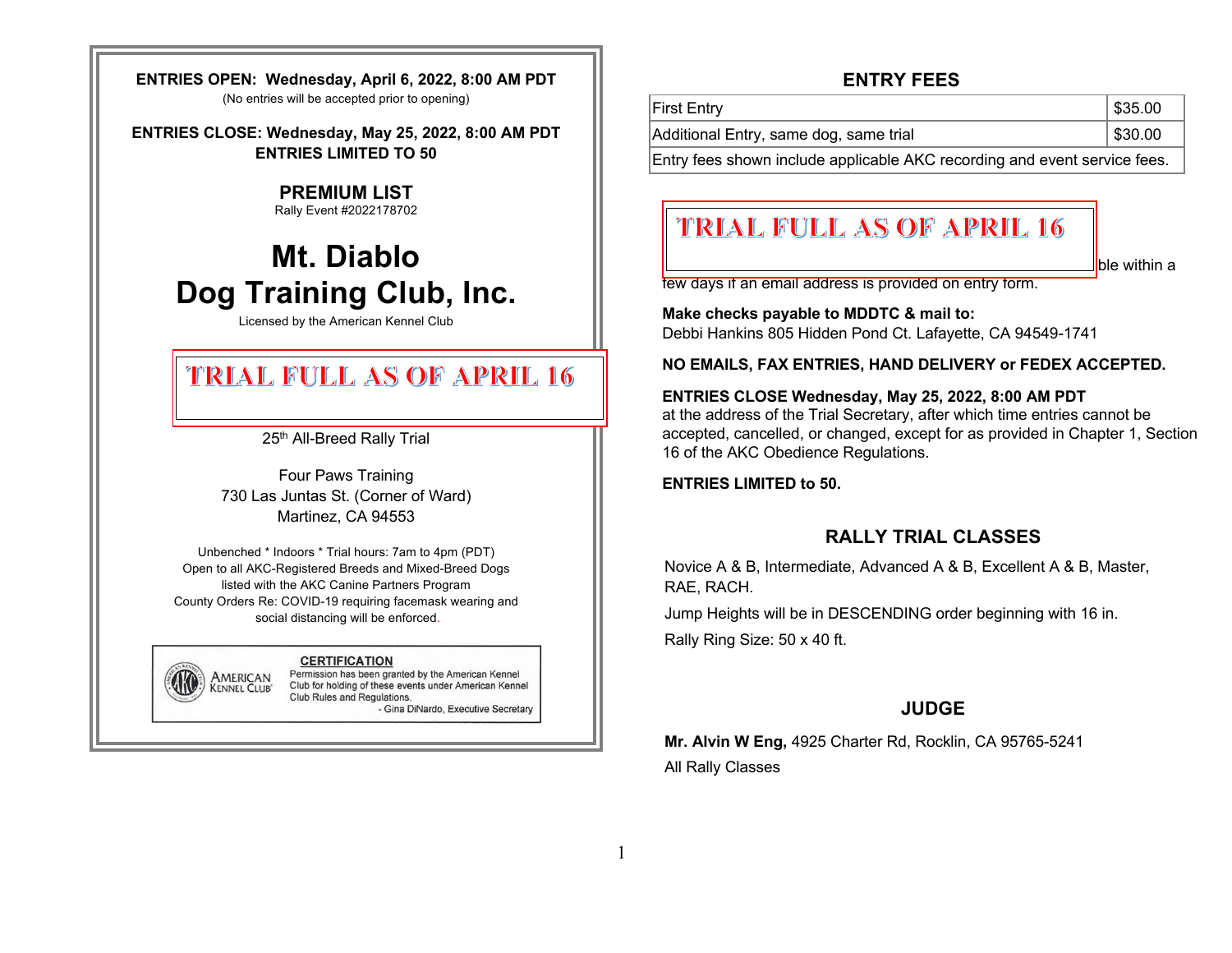## **MT. DIABLO DOG TRAINING CLUB, INC. OFFICERS AND DIRECTORS**

President Bill Faisst Secretary Gary Pisciotto Treasurer **Cindy Sarmiento** Cindy Sarmiento Directors Lynne Armstrong, Scott Beisner, Woujie Mailer

#### **TRIAL COMMITTEE**

**Leslie Berry, Trial Chairperson** 5007 Raven Way, Clayton CA 94517-1914 racerberry@msn.com 925-673-5250 and the Officers and Directors of the Club

#### **TRIAL SECRETARY**

**Debbi Hankins**

805 Hidden Pond Ct., Lafayette, CA 94549-1741 Deborah\_Hankins@comcast.net 925-335-9610 (before 7 pm)

## **COMMITTEES**

Chief Ring Steward **Leslie Berry** Grounds & Equipment Lila Lippow Hospitality **Sonja Nilsen Judges Selection Laura Delfino** Trophies & Ribbons **Debbi Hankins** Emergency Response Cindy Lee & Neal Lee

## **VETERINARIAN**

Sage Centers for Veterinary Service 1410 Monument Blvd. Concord, CA 94520 Open 24 hrs. on weekends 925-627-7243

## **RIBBON PRIZES**

Attention: An exhibitor whose dog is eligible for a special award must be present to accept the award when it is presented or he/she may appoint a representative to accept the award for him/her. Qualifying scores required for all prizes. No awards will be mailed or delivered.

#### **REGULAR, ALTERNATIVE & OPTIONAL TITLING CLASSES**

| <b>First Prize</b>                                      | <b>Blue Ribbon</b>   |  |
|---------------------------------------------------------|----------------------|--|
| Second Prize                                            | Red Ribbon           |  |
| Third Prize                                             | Yellow Ribbon        |  |
| <b>Fourth Prize</b>                                     | White Ribbon         |  |
| Qualifying Obedience Score                              | Dark Green Ribbon    |  |
| <b>SPECIAL AWARDS</b>                                   |                      |  |
| Rally High Combined Exc. B & Adv. B                     | Blue & Green Rosette |  |
| Rally High Triple Qualifying Master, Exc.<br>B & Adv. B | Blue & Red Rosette   |  |

## **TRIAL FULL AS OF APRIL 16**